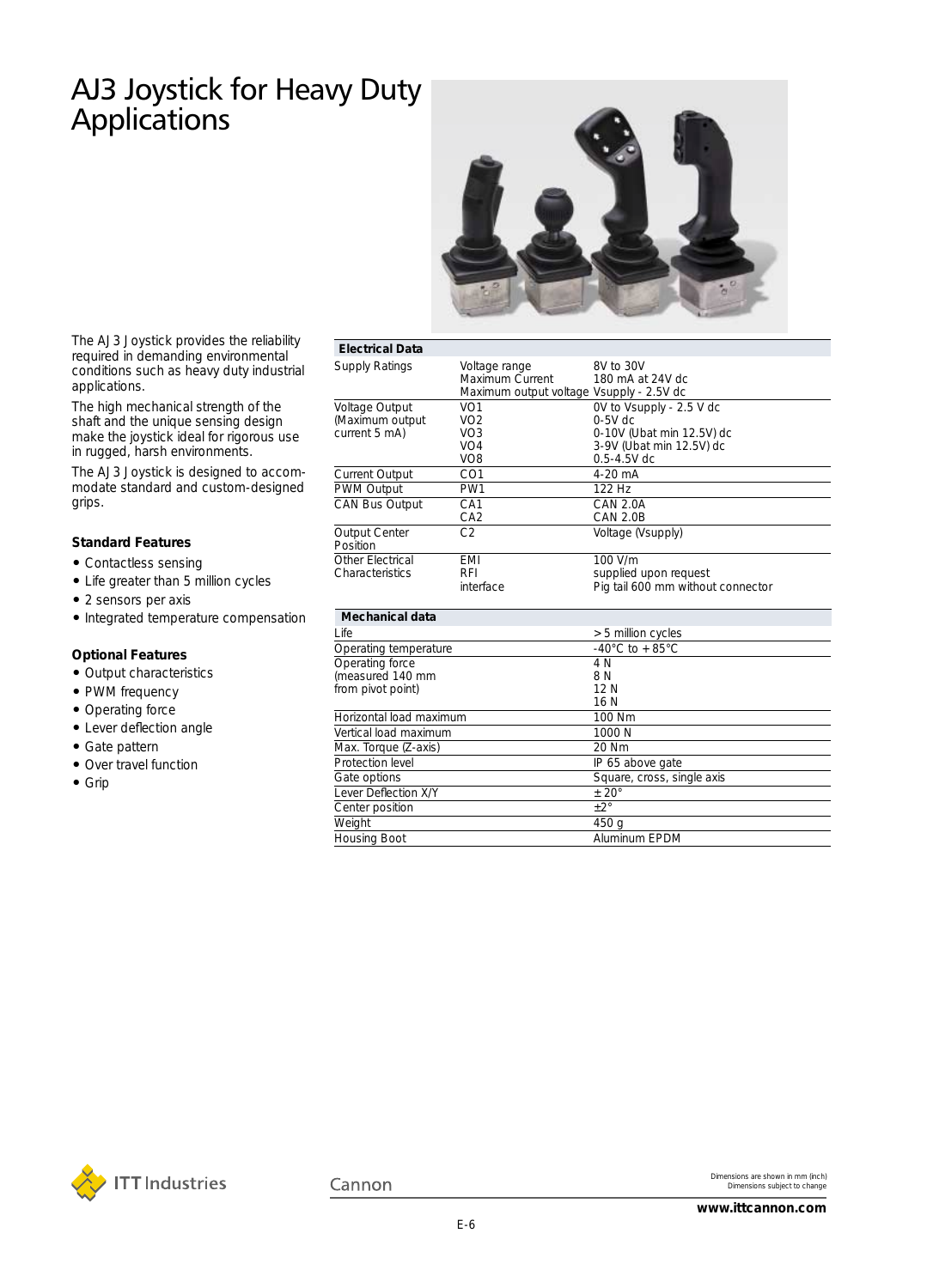## AJ3 Joystick – Ball Grip



| Color     | Signal                 | <b>V01</b>           | <b>V04</b>  | <b>V08</b>    |  |
|-----------|------------------------|----------------------|-------------|---------------|--|
| WH.       | V supply               | 830V dc              | 12.5V30V dc | 830V dc       |  |
| <b>BN</b> | <b>GND</b>             |                      |             |               |  |
| GN        | Output center position | OV/V supply          | OV/V supply | OV/V supply   |  |
| YF        | Output X-Axis          | $OVV$ supply-2.5 dc* | $3V.9V$ dc  | $0.5V4.5V$ dc |  |
| GY        | Output Y-Asix          | $OVV$ supply-2.5 dc* | 3V9V dc     | 0.5V4.5V dc   |  |
| Part      | AJ3SX12Y12             | V01 C2 BALL          | V04 C2 BALL | VO8 C2 BALL   |  |

\*output will vary with supply voltage



Cannon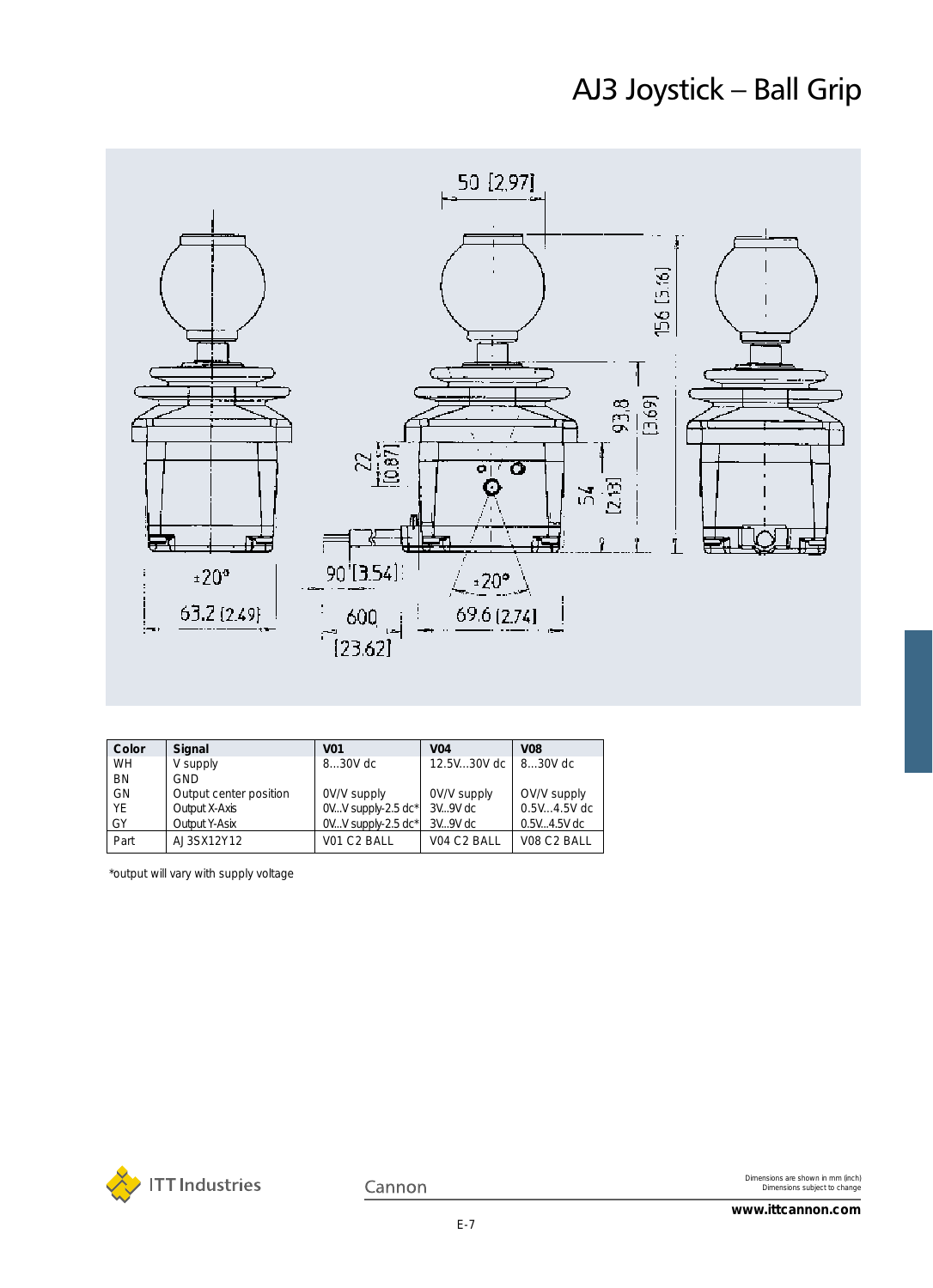## AJ3 Joystick – MFGS233 Grip



| <b>Wiring Information</b>                                                                        |                        |                    |             |               |  |  |
|--------------------------------------------------------------------------------------------------|------------------------|--------------------|-------------|---------------|--|--|
| F <sub>2</sub><br>F1<br>F <sub>3</sub><br>VT<br><b>BK</b><br><b>PK</b><br><b>BU</b><br><b>RD</b> |                        |                    |             |               |  |  |
| Color                                                                                            | Signal                 | <b>V01</b>         | <b>V04</b>  | <b>V08</b>    |  |  |
| <b>WH</b><br>BN                                                                                  | V supply<br><b>GND</b> | 830V dc            | 12.5V30V dc | 830V          |  |  |
| GN                                                                                               | Output center position | OV/V supply        | OV/V supply | OV/V supply   |  |  |
| YE                                                                                               | Output X-Axis          | 0VV supply-2.5 dc* | 3V9V dc     | $0.5V4.5V$ dc |  |  |
| GY                                                                                               | Output Y-Axis          | 0VV supply-2.5 dc* | 3V9V dc     | $0.5V4.5V$ dc |  |  |
| Part                                                                                             | AJ3SX12Y12             | V01 C2 S2J3        | V04 C2 S2J3 | V08 C2 S2J3   |  |  |

\*output will vary with supply voltage



Cannon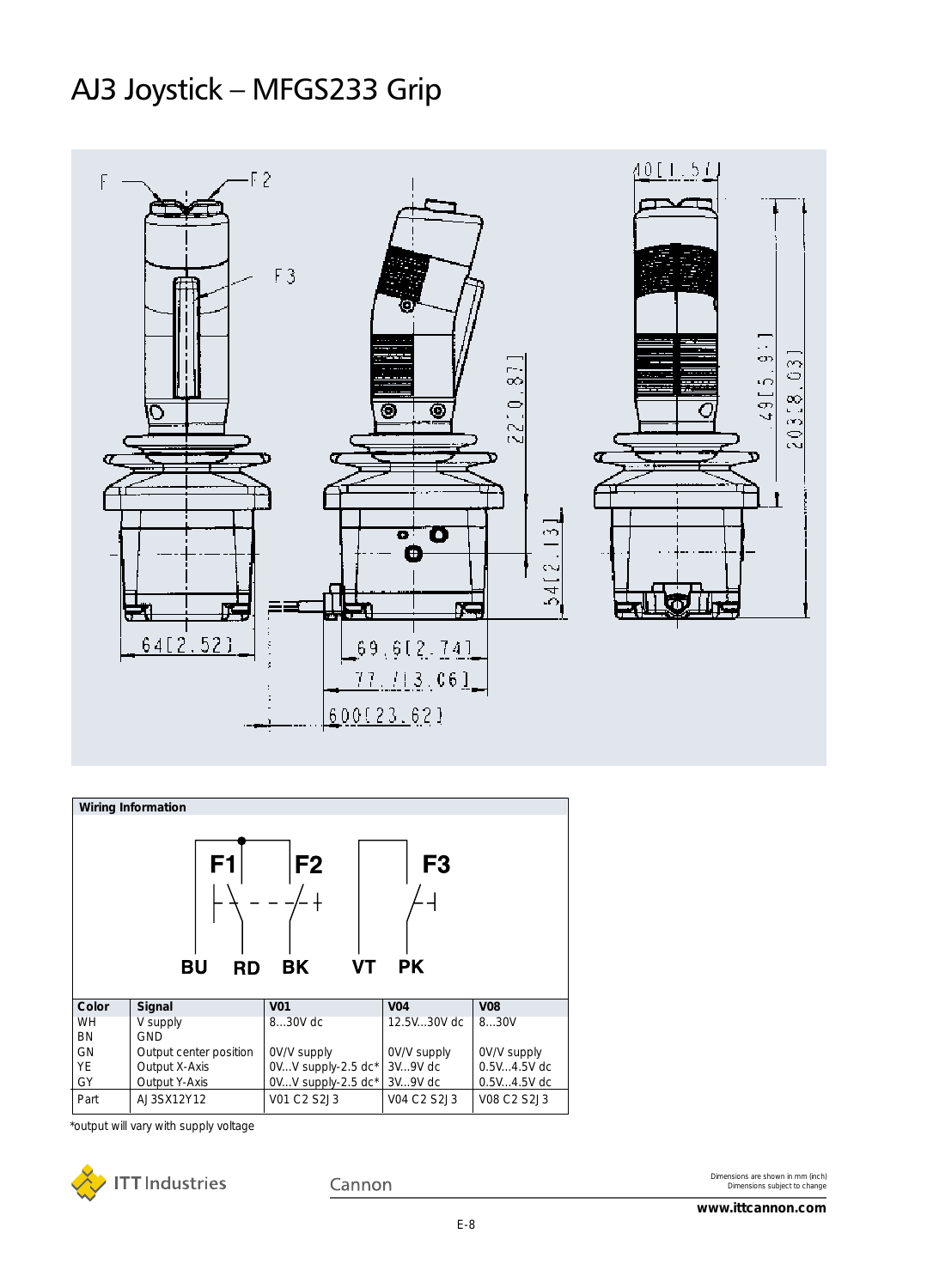### AJ3 Joystick – MFGKHD9 Grip





\*output will vary with supply voltage



Cannon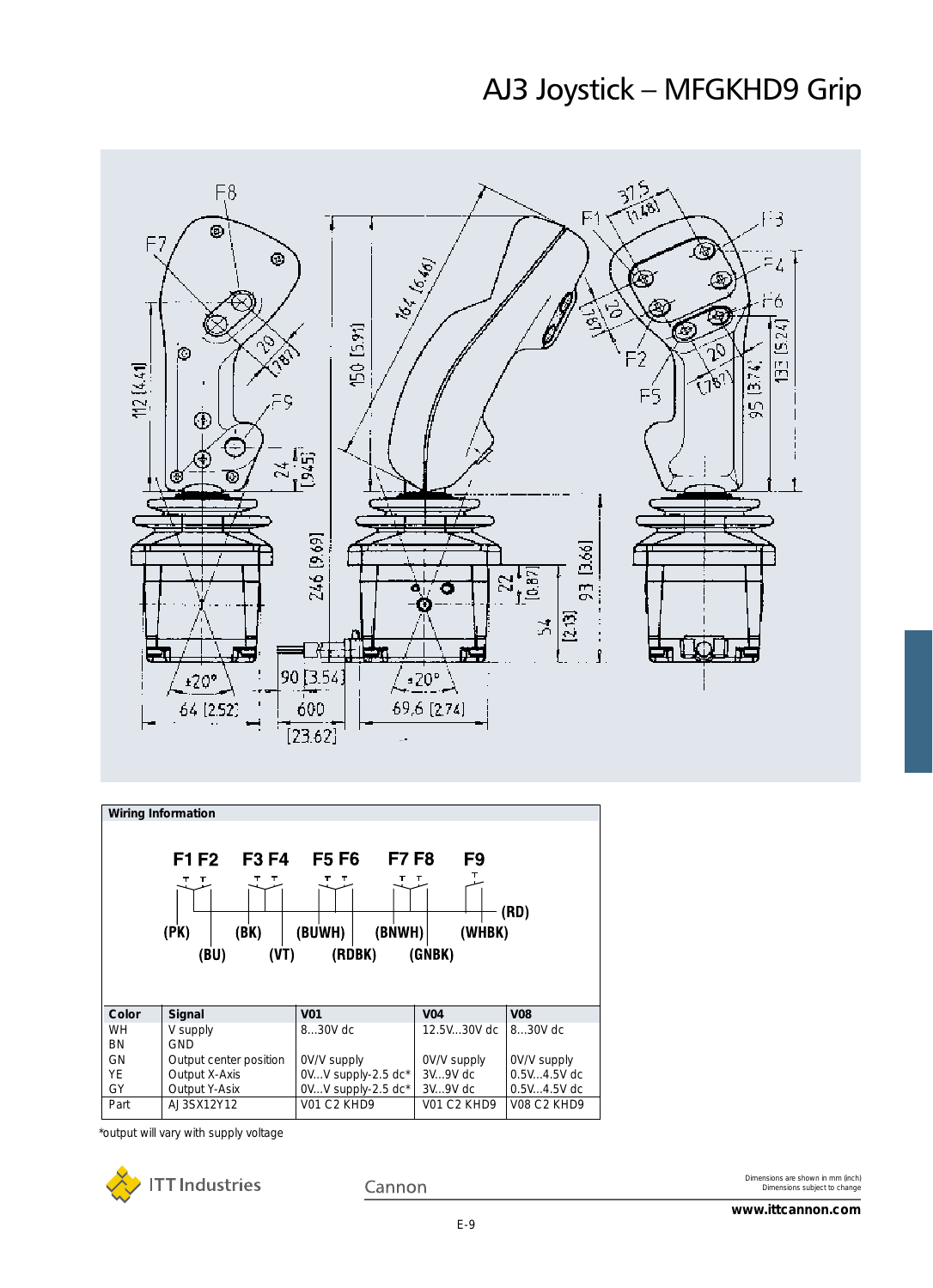## AJ3 Joystick – MFGS1F5 Grip



\*output will vary with supply voltage



Cannon

 $\overline{VO1 C2 S1J5}$